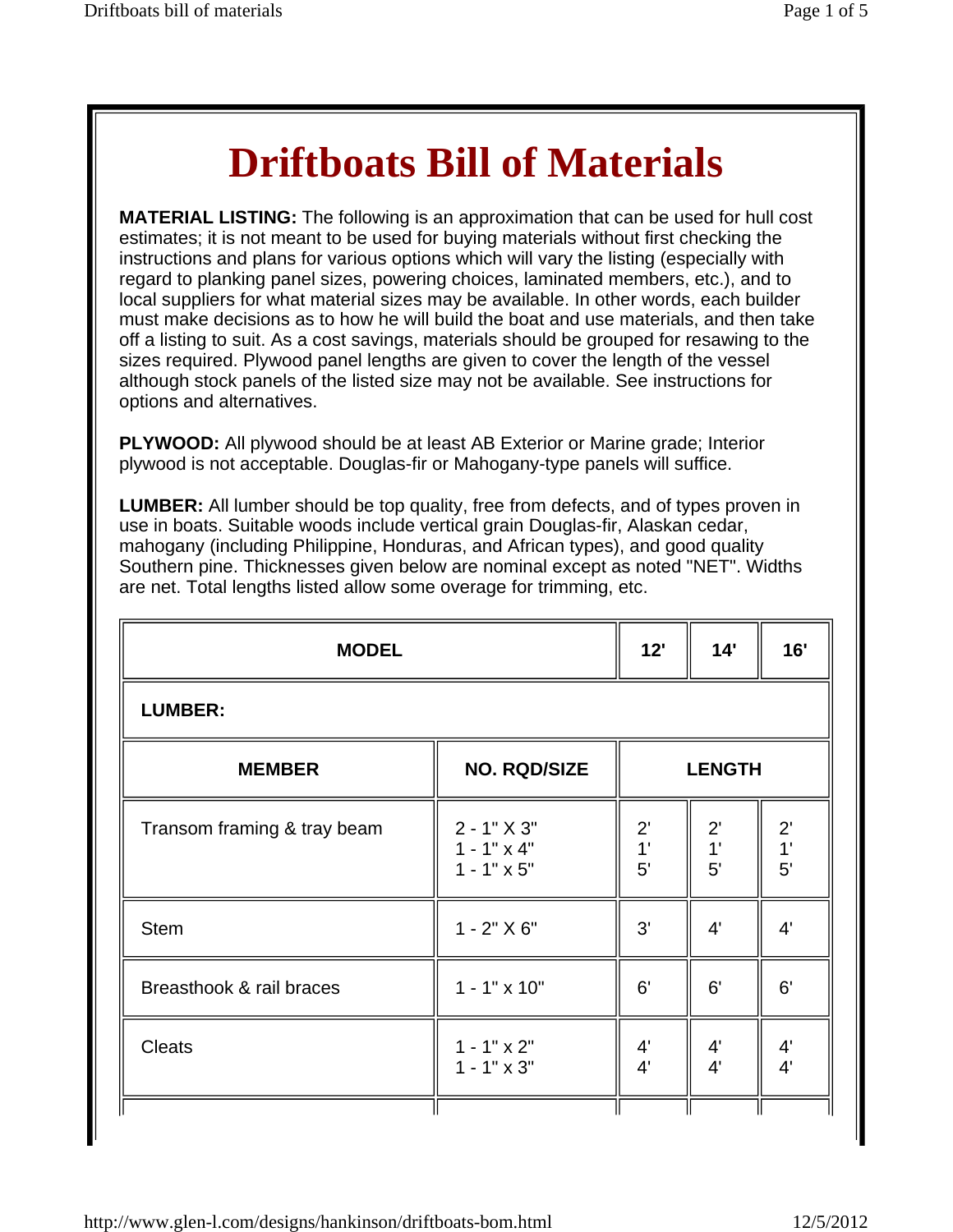| Knee braces     | $1 - 1" \times 6"$ | 6'  | 6'  | 6'  |
|-----------------|--------------------|-----|-----|-----|
| Keel            | $1 - 1" \times 3"$ | 11' | 13' | 15' |
| <b>Battens</b>  | $2 - 1" \times 3"$ | 8'  | 10' | 11' |
| Inner chine     | $2 - 1" \times 2"$ | 12' | 14' | 16' |
| Outer chine     | $2 - 1" \times 2"$ | 12' | 14' | 16' |
| Inner sheer     | $2 - 1"x1 - 1/2"$  | 14' | 17' | 19' |
| Outer sheer     | $2 - 1"x1 - 1/2"$  | 14' | 17' | 19' |
| Tray cleats     | $2 - 1" \times 1"$ | 6'  | 7'  | 8'  |
| Side tray rails | $2 - 1" \times 3"$ | 6'  | 7'  | 8'  |

**PLYWOOD:** Listed by model. In addition to below, each model requires one sheet, 4' x 8' x 3/4" "CDX" or similar for temporary forms. See instructions for planking options.

| <b>MEMBERS</b>          | <b>NO. SHEETS</b> | <b>SIZE</b>       |
|-------------------------|-------------------|-------------------|
|                         | <b>12' STD:</b>   |                   |
| Side planking           | 4                 | $1/4$ " x 4' x 8' |
| Bottom planking/transom |                   | 3/8" x 4' x 12'   |
| Other items             |                   | $3/8$ " x 4' x 8' |
|                         |                   |                   |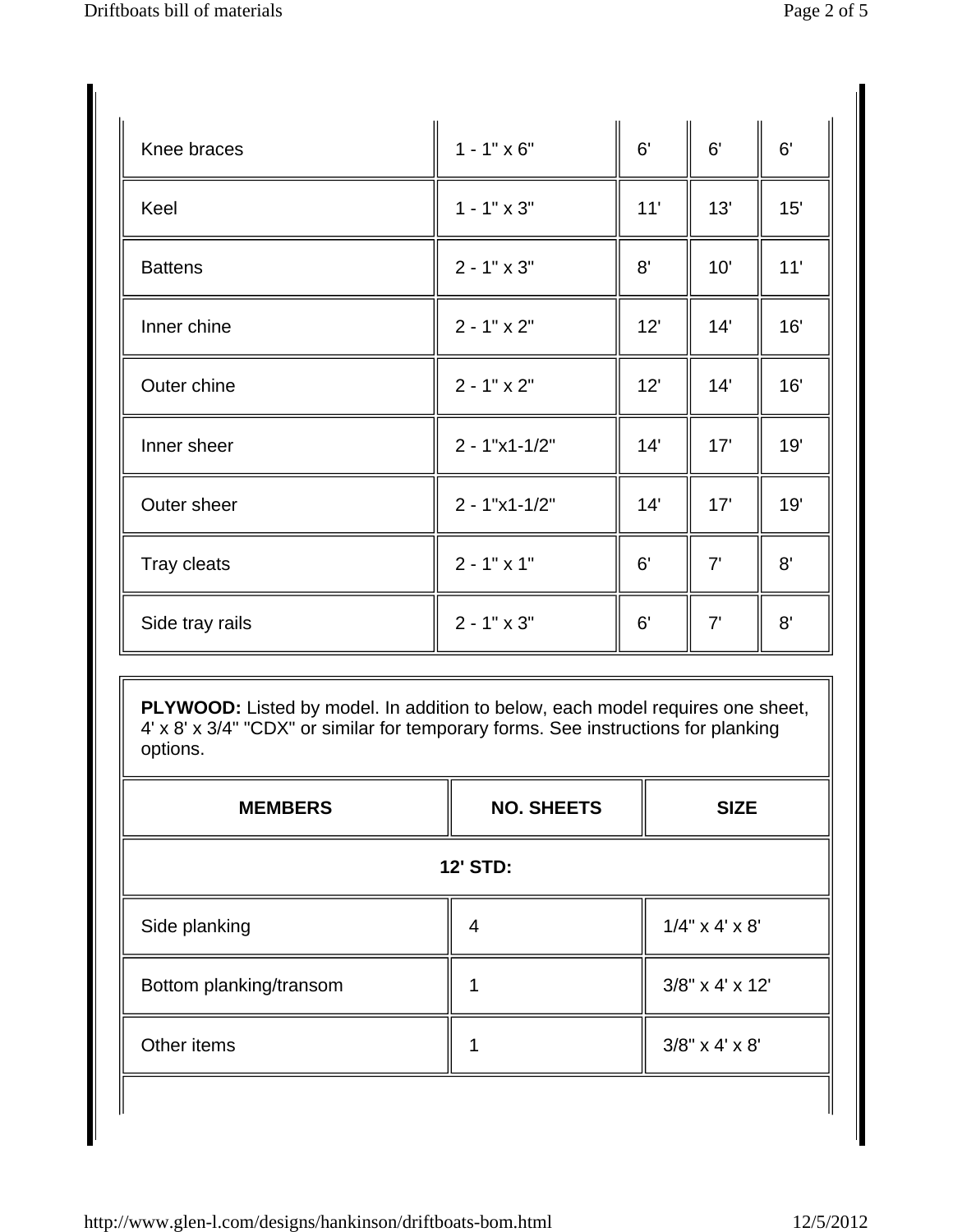|                             | <b>14' STD:</b>    |                         |
|-----------------------------|--------------------|-------------------------|
| Side planking               | 4                  | $3/8$ " x 4' x 8'       |
| Bottom planking/transom     | 1                  | $1/2$ " x 4' x 14'      |
| Other items                 | 1                  | $3/8$ " x 4' x 8'       |
|                             | 14' STD/HS:        |                         |
| Side planking & other items | 4                  | $3/8$ " x 4' x 8'       |
| Bottom planking/transom     | 1                  | $1/2$ " x 4' x 14'      |
| Other items                 | 1                  | $3/8$ " x 4' x 8'       |
|                             | <b>14' WB/STD:</b> |                         |
| Side planking               | 4                  | $3/8$ " x 4' x 8'       |
| Bottom planking/transom     | 1                  | $1/2$ " x 4' x $16'(*)$ |
| Other items                 |                    | $3/8$ " x 4' x 8'       |
|                             | <b>14' WB/HS:</b>  |                         |
| Side planking               | $\overline{4}$     | $3/8$ " x 4' x 8'       |
| Bottom planking/transom     | 1                  | $1/2$ " x 4' x $16'(*)$ |
| Other items                 | 1                  | $3/8$ " x 4' x 8'       |
|                             | <b>16' STD:</b>    |                         |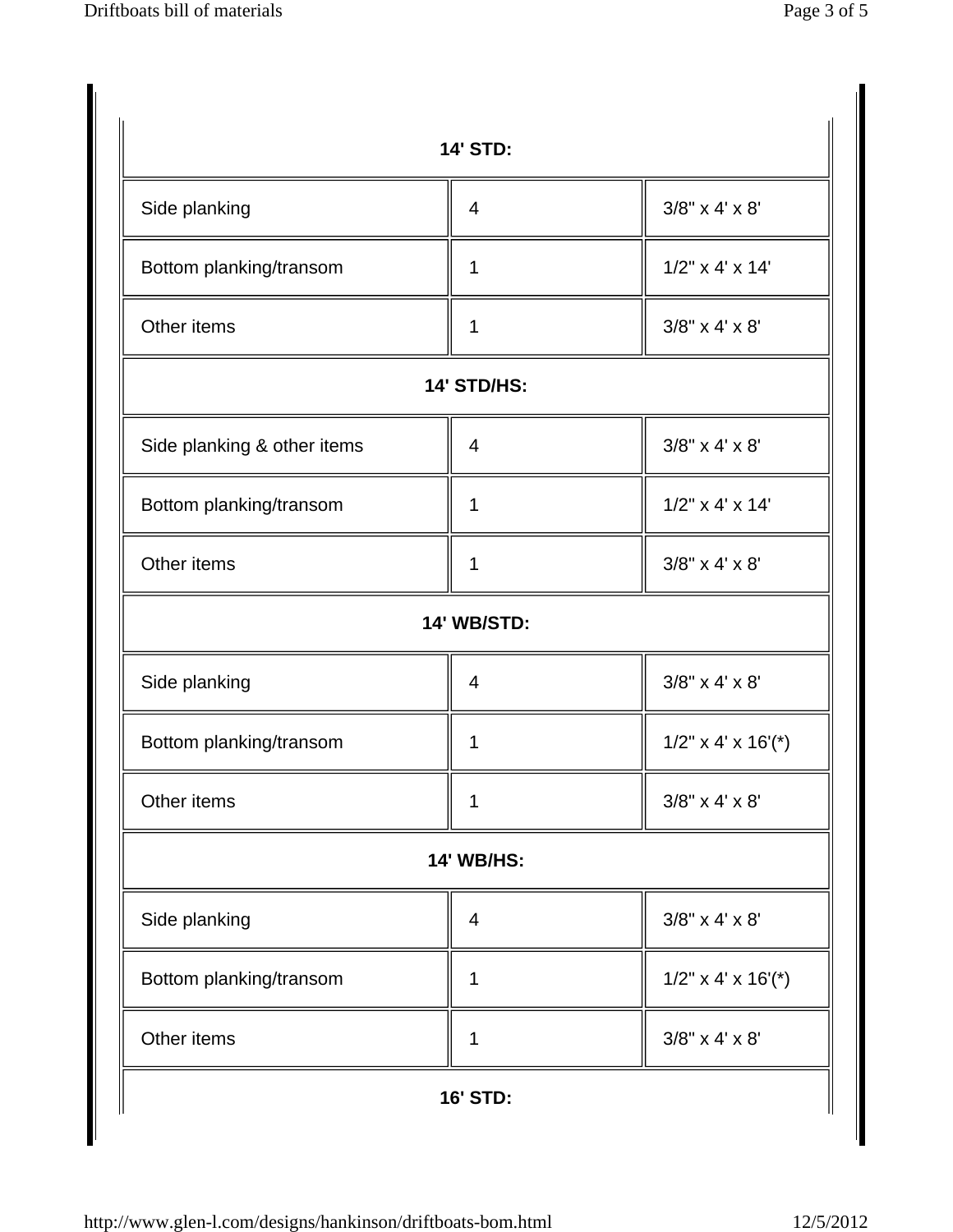| Side planking           | $\frac{2}{2}$                             | $3/8$ " x 4' x 8'<br>3/8" x 4' x 10' |
|-------------------------|-------------------------------------------|--------------------------------------|
| Bottom planking/transom | 1                                         | $1/2$ " x 4' x 16'                   |
| Other items             | 1                                         | $3/8$ " x 4' x 8'                    |
|                         | <b>16' STD/HS:</b>                        |                                      |
| Side planking           | $\overline{\mathbf{c}}$<br>$\overline{2}$ | $3/8$ " x 4' x 8'<br>3/8" x 4' x 10' |
| Bottom planking/transom | 1                                         | $1/2$ " x 4' x 16'                   |
| Other items             | 1                                         | $3/8$ " x 4' x 8'                    |
|                         | 16' WB/STD:                               |                                      |
| Side planking           | $\frac{2}{2}$                             | $3/8$ " x 4' x 8'<br>3/8" x 4' x 10' |
| Bottom planking/transom | 1                                         | $1/2$ " x 4' x $18'$ (*)             |
| Other items             | 1                                         | $3/8" \times 4' \times 8'$           |
|                         | <b>16' WB/HS:</b>                         |                                      |
| Side planking           | $\frac{2}{2}$                             | $3/8$ " x 4' x 8'<br>3/8" x 4' x 10' |
| Bottom planking/transom | 1                                         | $1/2$ " x 4' x $18'$ (*)             |
|                         |                                           |                                      |